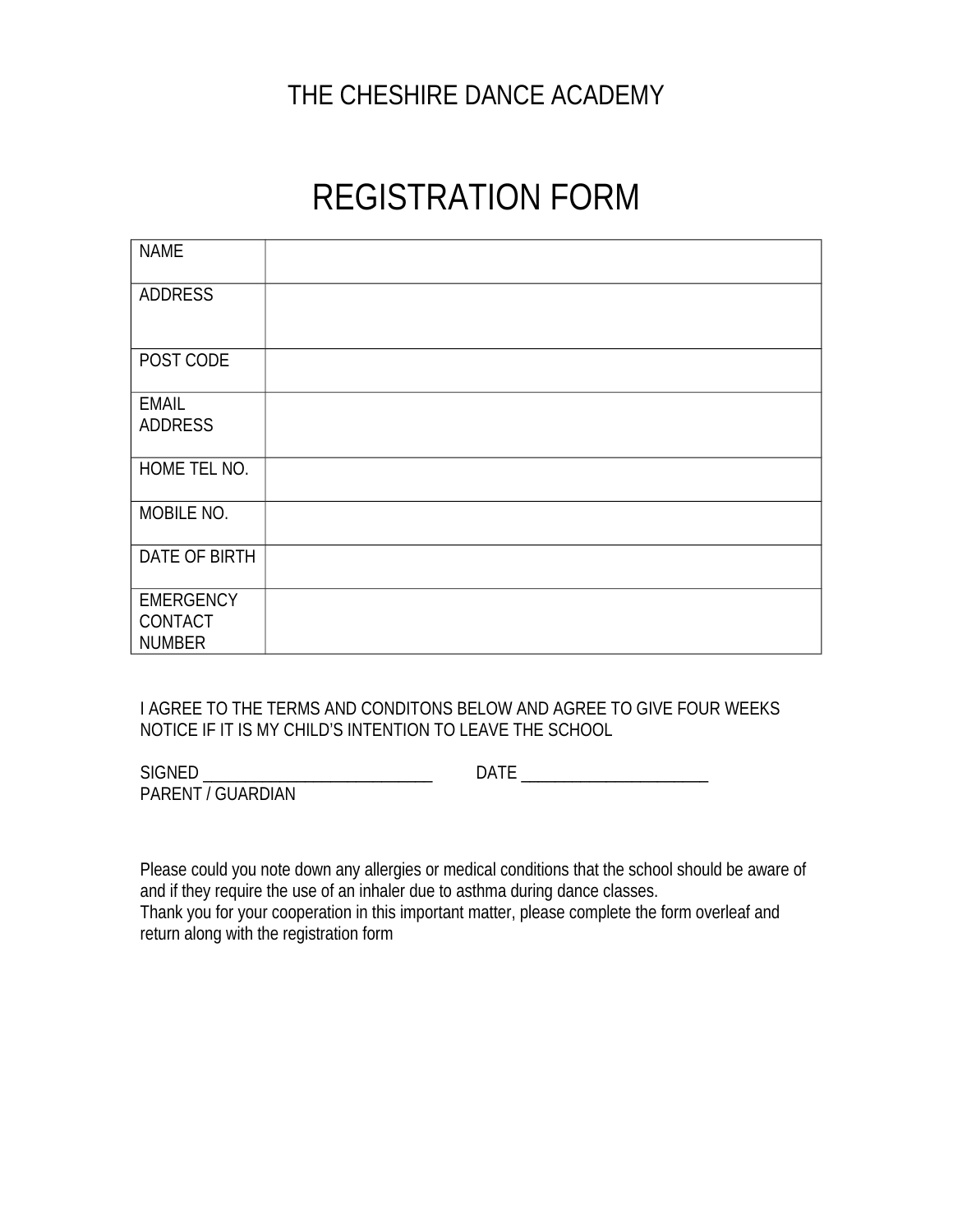PUPILS NAME:

### MEDICAL DETAILS (CIRCLE YOUR ANSWER) Does your child suffer from any of the following?

- $\bullet$  asthma yes / no
- diabetes yes / no
- heart problems yes / no
- hearing problems yes / no
- joint problems yes / no

If the answer is yes then please give more detail\_\_\_\_\_\_\_\_\_\_\_\_\_\_\_\_\_\_\_\_\_\_\_\_\_\_\_\_\_\_\_

Has any member of your family been diagnosed with a heart complaint – yes / no Does your child suffer from any allergies – yes / no If yes please detail\_\_\_\_\_\_\_\_\_\_\_\_\_\_\_\_\_\_\_\_\_\_\_\_\_\_\_\_\_\_\_\_\_\_\_\_\_\_\_\_\_\_\_\_\_\_\_\_\_\_\_\_\_\_\_\_\_\_\_\_

\_\_\_\_\_\_\_\_\_\_\_\_\_\_\_\_\_\_\_\_\_\_\_\_\_\_\_\_\_\_\_\_\_\_\_\_\_\_\_\_\_\_\_\_\_\_\_\_\_\_\_\_\_\_\_\_\_\_\_\_\_\_\_\_

\_\_\_\_\_\_\_\_\_\_\_\_\_\_\_\_\_\_\_\_\_\_\_\_\_\_\_\_\_\_\_\_\_\_\_\_\_\_\_\_\_\_\_\_\_\_\_\_\_\_\_\_\_\_\_\_\_\_\_\_\_\_\_\_

\_\_\_\_\_\_\_\_\_\_\_\_\_\_\_\_\_\_\_\_\_\_\_\_\_\_\_\_\_\_\_\_\_\_\_\_\_\_\_\_\_\_\_\_\_\_\_\_\_\_\_\_\_\_\_\_\_\_\_\_\_\_\_\_  $\mathcal{L}_\text{max}$  , and the contribution of the contribution of the contribution of the contribution of the contribution of the contribution of the contribution of the contribution of the contribution of the contribution of t

Does your child take medication – yes / no If yes please detail\_\_\_\_\_\_\_\_\_\_\_\_\_\_\_\_\_\_\_\_\_\_\_\_\_\_\_\_\_\_\_\_\_\_\_\_\_\_\_\_\_\_\_\_\_\_\_\_\_

Does your child have any other conditions or health problems you feel we should be aware of - yes / no If yes please detail\_\_\_\_\_\_\_\_\_\_\_\_\_\_\_\_\_\_\_\_\_\_\_\_\_\_\_\_\_\_\_\_\_\_\_\_\_\_\_\_\_\_\_\_\_\_\_\_\_

\_\_\_\_\_\_\_\_\_\_\_\_\_\_\_\_\_\_\_\_\_\_\_\_\_\_\_\_\_\_\_\_\_\_\_\_\_\_\_\_\_\_\_\_\_\_\_\_\_\_\_\_\_\_\_\_\_\_\_\_\_\_\_\_  $\mathcal{L}_\text{max}$  , and the contribution of the contribution of the contribution of the contribution of the contribution of the contribution of the contribution of the contribution of the contribution of the contribution of t

 $\mathcal{L}_\text{max}$  , and the contribution of the contribution of the contribution of the contribution of the contribution of the contribution of the contribution of the contribution of the contribution of the contribution of t  $\mathcal{L}_\text{max}$  , and the contribution of the contribution of the contribution of the contribution of the contribution of the contribution of the contribution of the contribution of the contribution of the contribution of t